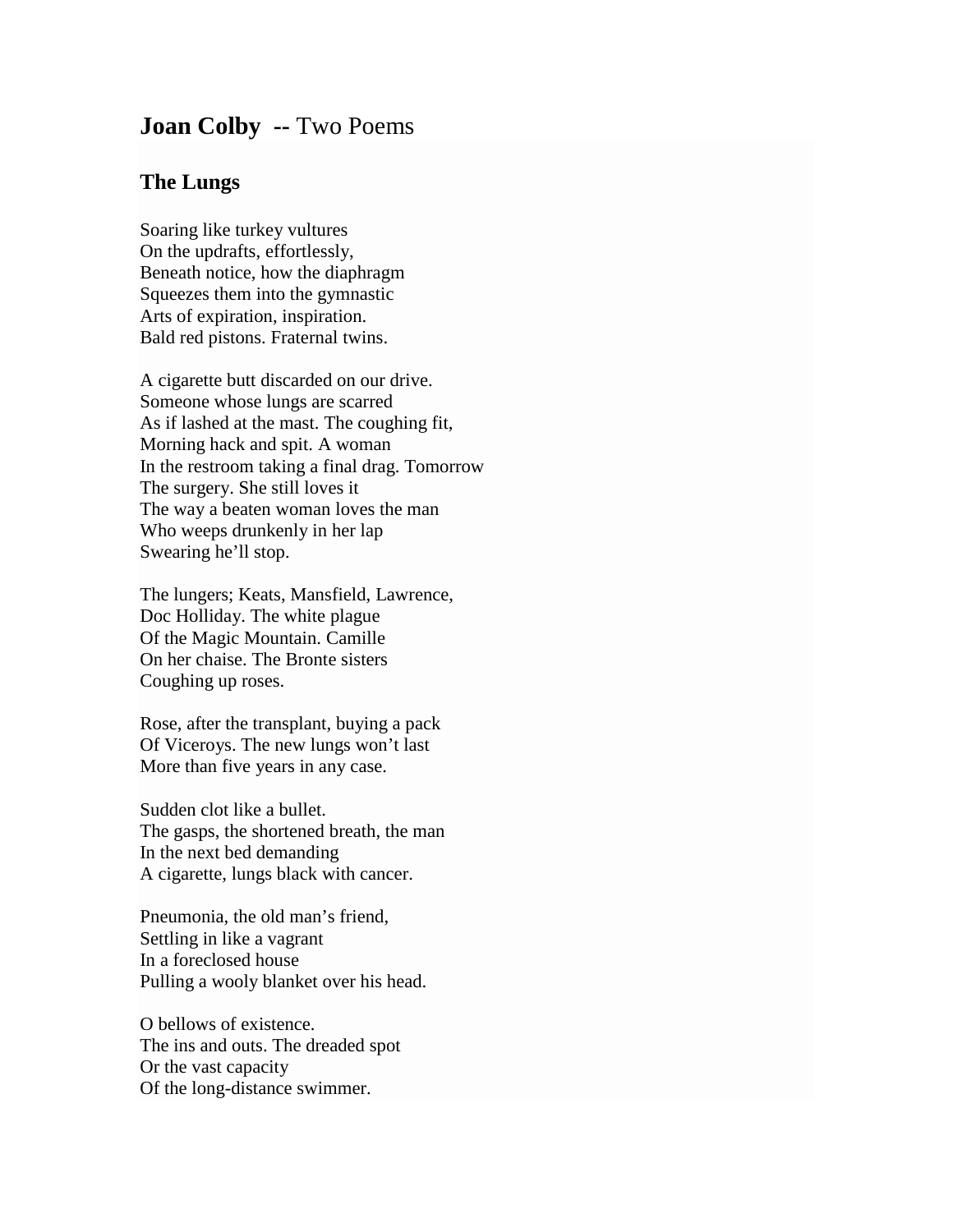The lobes pumping your calves To cycle uphill struggling For breath. Breath in the aleveoli circling Like a kettle of vultures.

Say it. The old word. Buzzards Perched on the bedrail as you draw The last rattling lungfull.

## **The Muscles**

Pumping iron to steel, Biceps into chunks of ore, Breastplates of pectorals, Titanium grip of quadriceps. The gym clangs with barbells, Treadmills, Metallica Blaring into headphones.

Little mouse: slow twitch Of a tail dense with capillaries And patience. Fast twitch Of whisker as the cat approaches, A dash beneath the cupboard.

Smooth snaky muscles of the involuntary Systems: digestion, inspiration, heart. Skeletal muscles bulging with locomotion. On steroids, a tide of lactic acid.

Bundles within bundles like Russian dolls to hold the framework In perfect contractions.

A gene on the X-chromosome Weakens the muscles in a procession Of failures until the legs give out, Eyelids droop, even the lungs Cannot inflate. The dissolving fibers As if a macramé hanging Had been shredded by ravens.